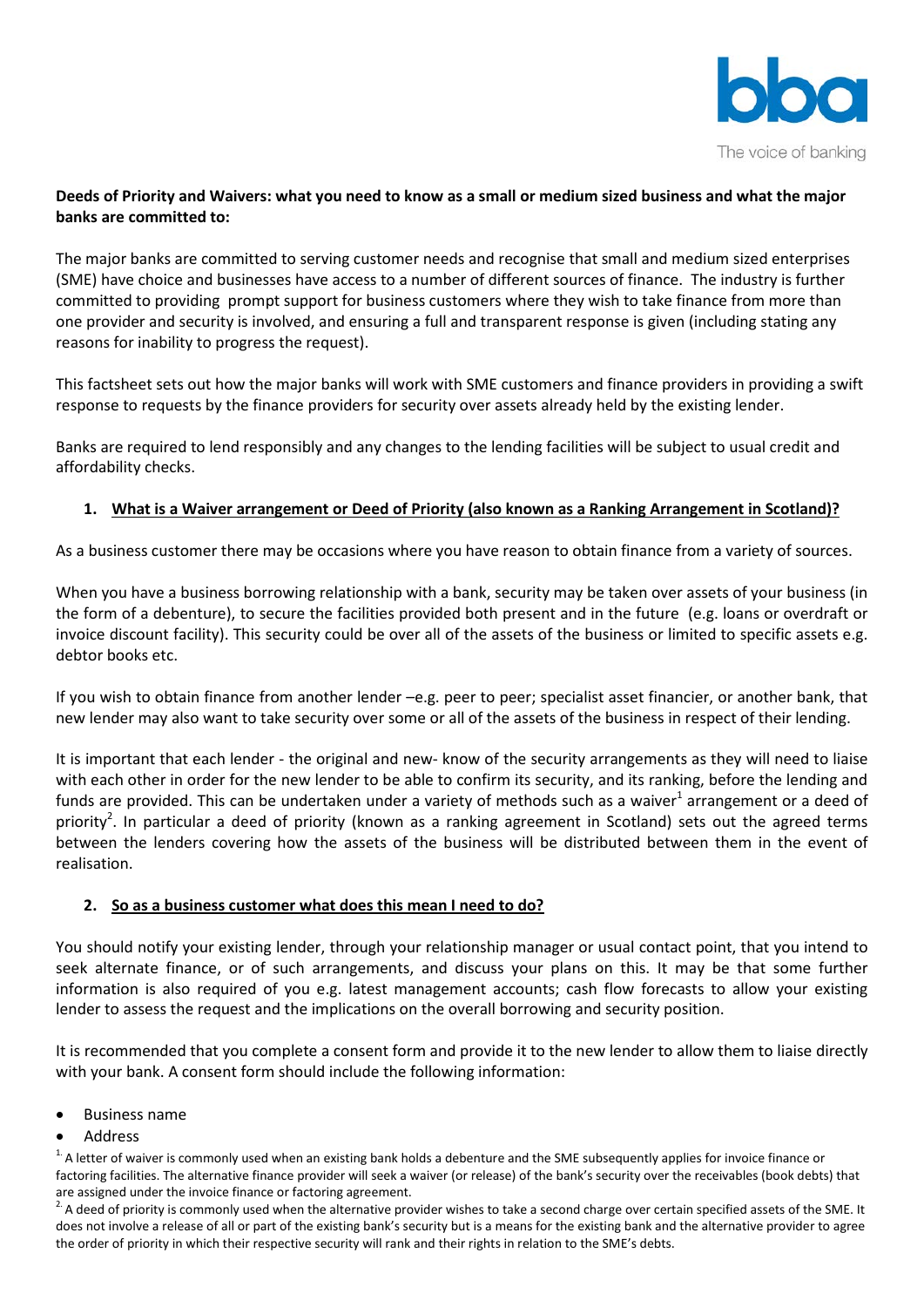- Company number (where applicable)
- Contact name and number at business
- Sort code and account number
- Your signed consent for your bank to disclose information to the new lender

## **The bank will continue its dialogue with you through the process – see 5 below.**

#### **3. What does the new lender need to do?**

The new lender will need to liaise with the existing lender to manage the process of requesting adequate security to be available to support the finance being offered.

This means the sooner the existing lender is made aware of the dialogue the better so it can begin the process of considering the request for a deed of priority (or waiver issuance) in favour of the new lender over the assets identified.

The new lender should use a consent form signed by the business to authorise the new lender to make that connection on the businesses behalf if required.

In addition, the following information will be needed by the existing lender from the new lender:

- Business name
- Address
- Company number (where applicable)
- Contact name and number at business
- Sort code and account number
- Facility to be provided type and amount
- Security required and structure needed (e.g. Waiver/Deed of Priority etc)
- What priorities are proposed
- Solicitor details

To further aid the process, all major banks are supportive to any alternate lender wishing to agree a standard form of documentation and process protocol for future requests from that alternate lender (see below).

## **4. Central co-ordination points for lenders and standard documentation**

Each major bank will place a set of example standard form documents onto their website for use by other lenders

Each major bank will have a central co-ordination point(s) for alternate lenders to speak to on these documents and these co-ordination points will also be listed on the websites.

Already across the banking industry some 200 pre-agreed arrangements exist and the major banks are willing to make further such arrangements on request.

## **5. What the banks are committed to do:**

Banks are committed to making sure the process of responding to the request for a deed of priority or waiver is handled as quickly and efficiently as possible, and to ensure a customer is given a response as quickly as possible as regards the agreement to proceed with the request or otherwise.

Banks are committed to lending responsibly and any proposed changes to the structure of the borrowing of the business is subject to usual credit and affordability checks. A bank will always have to therefore discuss the proposed